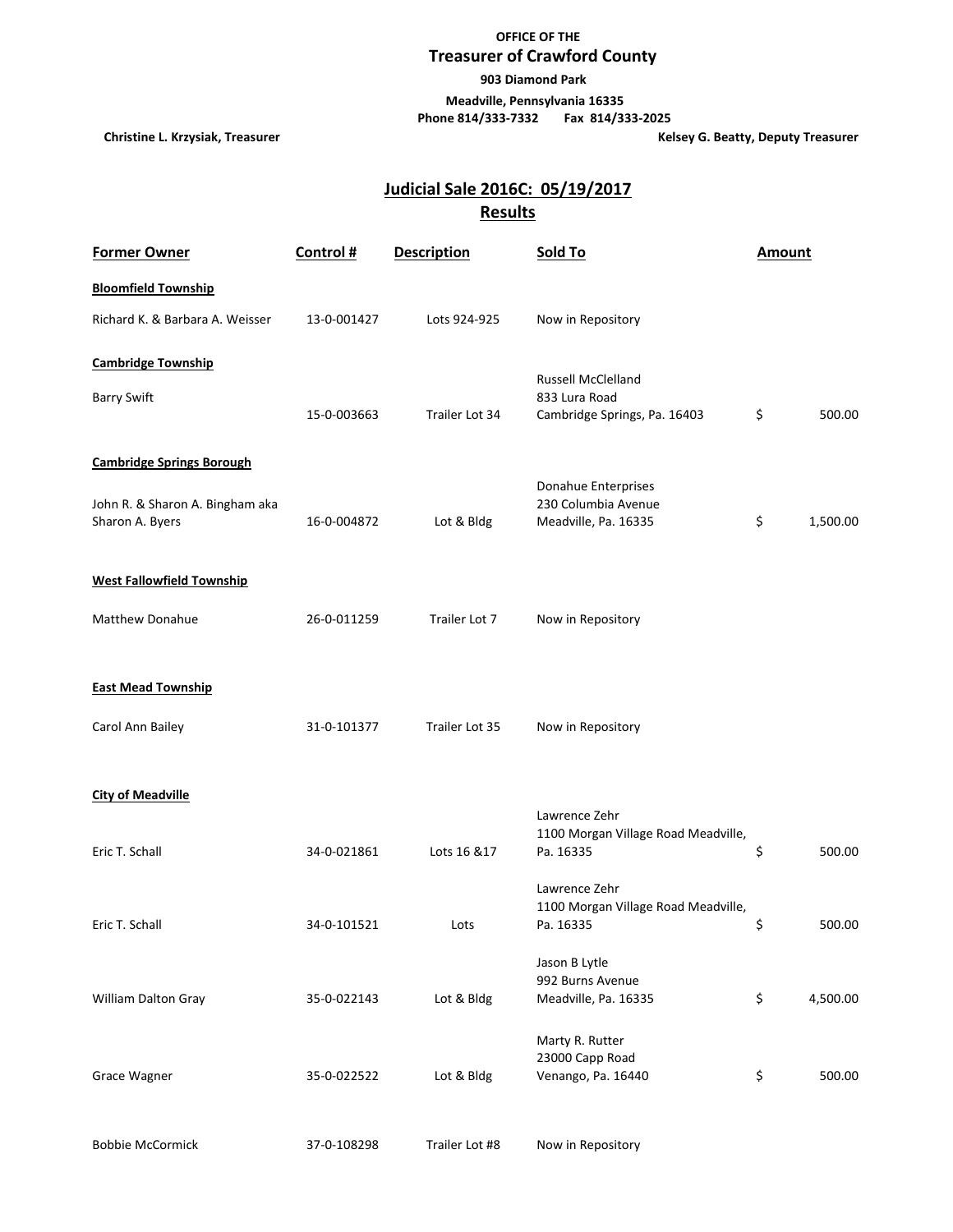| Brianna Stivanson                             | 37-0-070201 | Trailer Lot 310                           | Now in Repository                                                                |                |
|-----------------------------------------------|-------------|-------------------------------------------|----------------------------------------------------------------------------------|----------------|
| James A. & Maria M. Williams                  | 37-0-023536 | 2 Lots                                    | Now in Repository                                                                |                |
| <b>Oil Creek Township</b>                     |             |                                           |                                                                                  |                |
| Calvin Bush                                   | 38-0-024402 | Trailer Lot 3                             | Now in Repository                                                                |                |
| Jamie Kinnear                                 | 38-0-106948 | Colonial Estates Lot 18 Now in Repository |                                                                                  |                |
| <b>Rockdale Township</b>                      |             |                                           |                                                                                  |                |
| Terry & Kathy Thompson                        | 42-0-028346 | Lot 45                                    | Rhonda L. Karns & Leroy J. Karns<br>23026 State Hwy 285<br>Cochranton, Pa. 16314 | \$<br>500.00   |
| Terry & Kathy Thompson                        | 42-0-028347 | Lot 46 & Trailer                          | Rhonda L. Karns & Leroy J. Karns<br>23026 State Hwy 285<br>Cochranton, Pa. 16314 | \$<br>7,500.00 |
| Terry & Kathy Thompson                        | 42-0-028348 | Lot 46A                                   | Rhonda L. Karns & Leroy J. Karns<br>23026 State Hwy 285<br>Cochranton, Pa. 16314 | \$<br>500.00   |
| <b>North Shenango Township</b>                |             |                                           |                                                                                  |                |
| <b>Robert Clapacs</b>                         | 46-0-035446 | Lot 57                                    | Now in Repository                                                                |                |
| Stephen Pallay                                | 46-0-034738 | Lot 370                                   | Now in Repository                                                                |                |
| Paul Soltis                                   | 46-0-057098 | Lot 58                                    | Now in Repository                                                                |                |
| Thomas H. & Susan Weaver                      | 46-0-032845 | Lot 345                                   | Marty R. Rutter<br>23000 Capp Road<br>Venango, Pa. 16440                         | \$<br>500.00   |
| Thomas H. & Susan Weaver                      | 46-0-032846 | Lot & Trailer & Bldg                      | Marty R. Rutter<br>23000 Capp Road<br>Venango, Pa. 16440                         | \$<br>500.00   |
| <b>South Shenango Township</b>                |             |                                           |                                                                                  |                |
| Raymond E. Cromley                            | 47-0-036027 | Lot 307                                   | Bonnie J. Tingley<br>P.O.Box 454 8348 US HWY 6<br>Conneaut Lake, Pa. 16316       | \$<br>500.00   |
| Dorthy W. Williams aka Dorothy<br>W. Williams | 47-0-036750 | Lot 843                                   | Lawrence Zehr<br>1100 Morgan Village Road Meadville,<br>Pa. 16335                | \$<br>500.00   |
| Dorthy W. Williams aka Dorothy<br>W. Williams | 47-0-036751 | Lots 844-845                              | Lawrence Zehr<br>1100 Morgan Village Road Meadville,<br>Pa. 16335                | \$<br>500.00   |